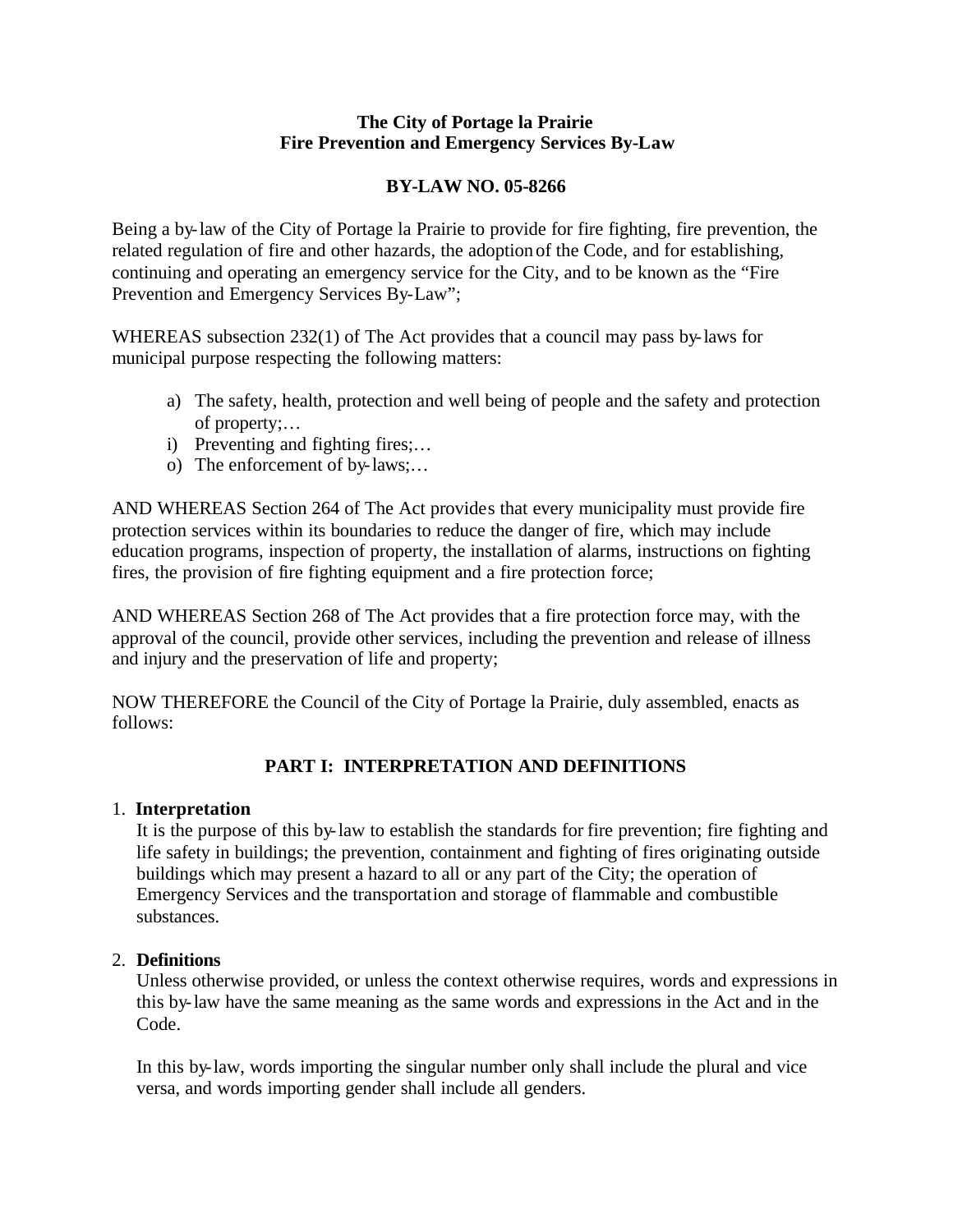In this by-law:

- a) **"Act"** means The Municipal Act S.M. 1996, c.58, C.C.S.M. c.M225 as amended from time to time.
- b) **"Authority Having Jurisdiction"** means the Fire Chief, Acting Fire Chief, Deputy Fire Chief, or the responsible municipal, Provincial, or Federal official with legal authority for controlling the subject referred to, including, without restricting the generality thereof, municipal Fire Prevention Officers and Fire Inspectors.
- c) **"City"** means the City of Portage la Prairie or the area contained within the boundaries thereof.
- d) **"Code"** means the Manitoba Fire Code being Regulation No. 163/98 of The Fire Prevention Act, RSM c.F80, C.S.S.M. c.F.80, as amended from time to time, or any subsequent Manitoba Fire Code which may be enacted.
- e) **"Council"** means the council of the City of Portage la Prairie.
- f) **"Emergency Services"** includes, but is not limited to, all fire protection services and all services provided at the site of an emergency for the purpose of preserving life and property and protecting persons and property from injury or destruction by fire, preventing and extinguishing fires, investigating the cause and origin of fires, providing rescue services, purchasing and operating apparatus and equipment for fire fighting and the preservation of life and property, and preventing and mitigating other potential risks to life and property as defined by Council.
- g) **"Fire Chief"** means the Fire Chief for the City and anyone acting or authorized to act on his behalf.
- h) **"Fire Department"** means the Fire Department for the City, and includes any combination of full-time and part-time.
- i) **"Fire Fighter"** means any member of the Fire Department while their services are actually engaged by the City for the purpose of providing Emergency Services or otherwise enforcing the provisions of this by-law.
- j) **"Fire Inspector"** means the person or agency employed by or acting for the City and partially or wholly responsible for fire safety within the City.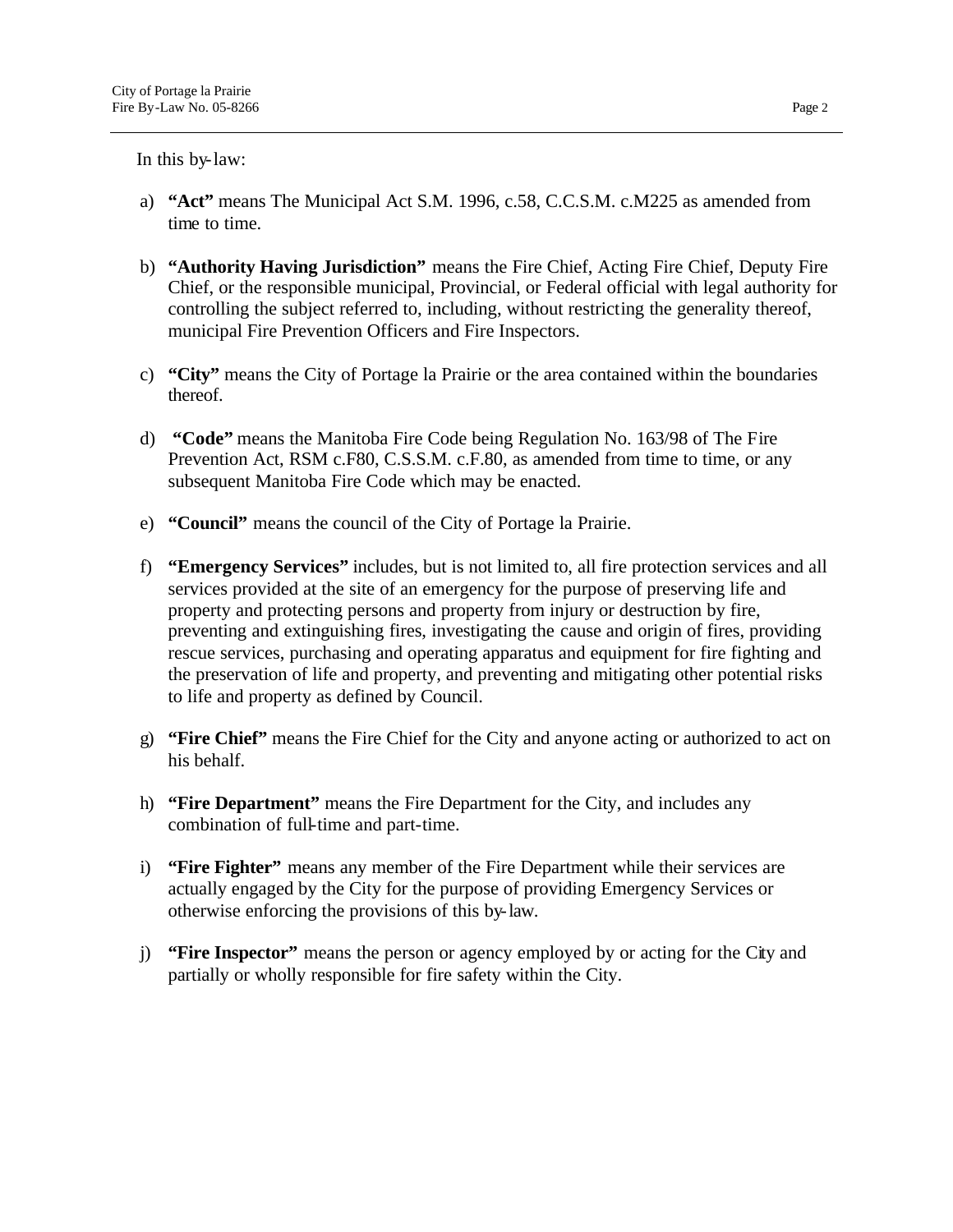## **PART II: ADMINISTRATION**

## 3. **Adoption of Fire Code**

The City hereby adopts the Code as part of this by-law, and the whole thereof, save and except such portions as are hereinafter deleted, modified or amended, and is hereby incorporated as if fully set out at length herein. Any reference to this by-law shall be construed as a reference to the whole by-law, including the Code.

## 4. **Manitoba Building Code and Manitoba Fire Code**

- a) The Manitoba Building Code and the Manitoba Fire Code that are now or might in the future exist are hereby enacted as part of this by-law except that if there is any difference or conflict between the provisions of this by-law and the provisions of the said Codes, the provisions of this by-law shall prevail.
- b) Except as provided in subsection (a) hereof, every section, subsection, paragraph, subparagraph or provision of the said Codes shall be considered a part of this by-law, as fully as if each section, subsection, paragraph, subparagraph or provision had reproduced in this by-law.

## 5. **Recovery of Costs**

Subject to any agreements to the contrary, where any type of Emergency Services have been taken within the City, including responding to a false alarm, the City may, in respect of any related costs incurred in taking such action, charge such costs to the person who caused the fire or incident, or the owner or occupant of the land or property in respect to which the action was taken. Further, the City may proceed to collect any costs as against the person by any means available to it in law for the collection of outstanding taxes, including, without limitation, adding the costs to the realty taxes on any property owned by the person within the City.

## **PART III: CREATION OF FIRE DEPARTMENT**

## 6. **Creation and Membership**

There is hereby created a Fire Department for the City, to be comprised of a Fire Chief and such other Fire Department personnel as from time to time may be deemed necessary by Council on the recommendation of the Fire Chief.

## 7. **Responsibility of Fire Chief**

It shall be the responsibility of the Fire Chief to administer and enforce the provisions of this by-law, subject always to such direction as may from time to time be given by the Council.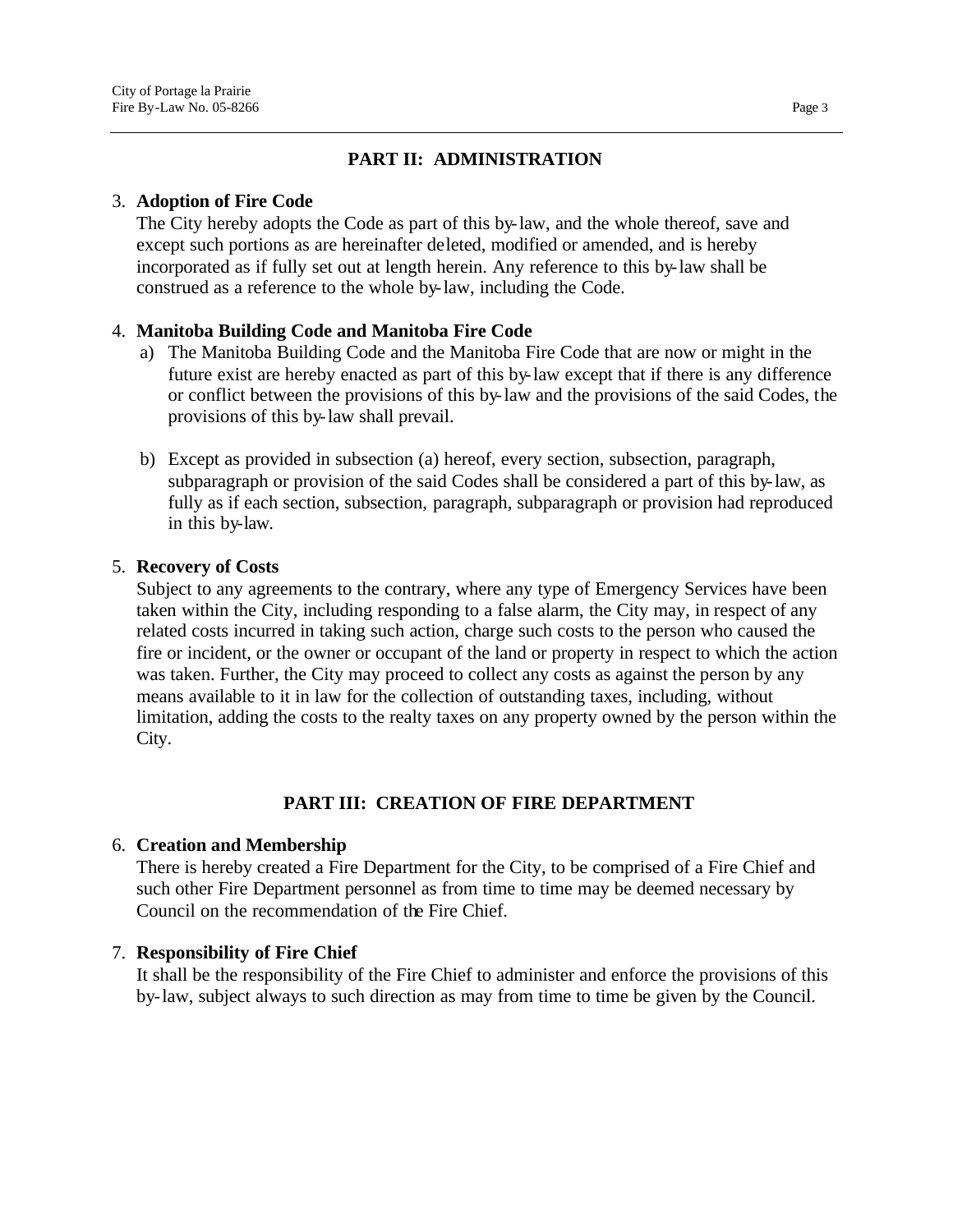## **PART IV: EMERGENCY SERVICES**

### 8. **Emergency Services**

The mandate of the Fire Department is to provide the specific Emergency Services as described in Schedule "A" to this by-law.

### 9. **Agreement for Emergency Services**

The City may elect to enter into an agreement with another municipality to provide or have provided emergency services. Such agreement requires prior authority of the Council.

### 10.**Response Outside City**

The Fire Department will not respond to any call with respect to a fire or an emergency outside the City boundaries except with respect to a fire or emergency that:

- a) in the opinion of the Fire Chief threatens property in the City or property situated outside the City that is owned or occupied by the City; or
- b) in a municipality with which an agreement has been entered into to provide fire protection services or Emergency Services; or
- c) in a municipality which forms part of a mutual aid agreement for which the City is a member; or
- d) on property with respect to which an agreement has been entered into with any person or corporation to provide fire protection therefore; or
- e) for which the head of Council has first authorized such attendance; or
- f) under such circumstances as it appears human life is in jeopardy; or
- g) upon request for assistance from the Office of the Fire Commissioner or some other properly designated office of the Province of Manitoba.

### **PART V: GENERAL REQUIREMENTS**

### 11. **Interference an Offence**

It shall be an offence for any person, other than the Authority Having Jurisdiction, a Fire Fighter, or other authorized civic employees, in the course of duty, to turn on or interfere with any fire hydrant, in any manner whatsoever.

### 12.**Tampering an Offence**

It shall be an offence for any person to tamper with, damage, or discharge any fire prevention, fire suppression, or rescue apparatus, or move any such apparatus from its allocated location, without the permission of the Fire Chief.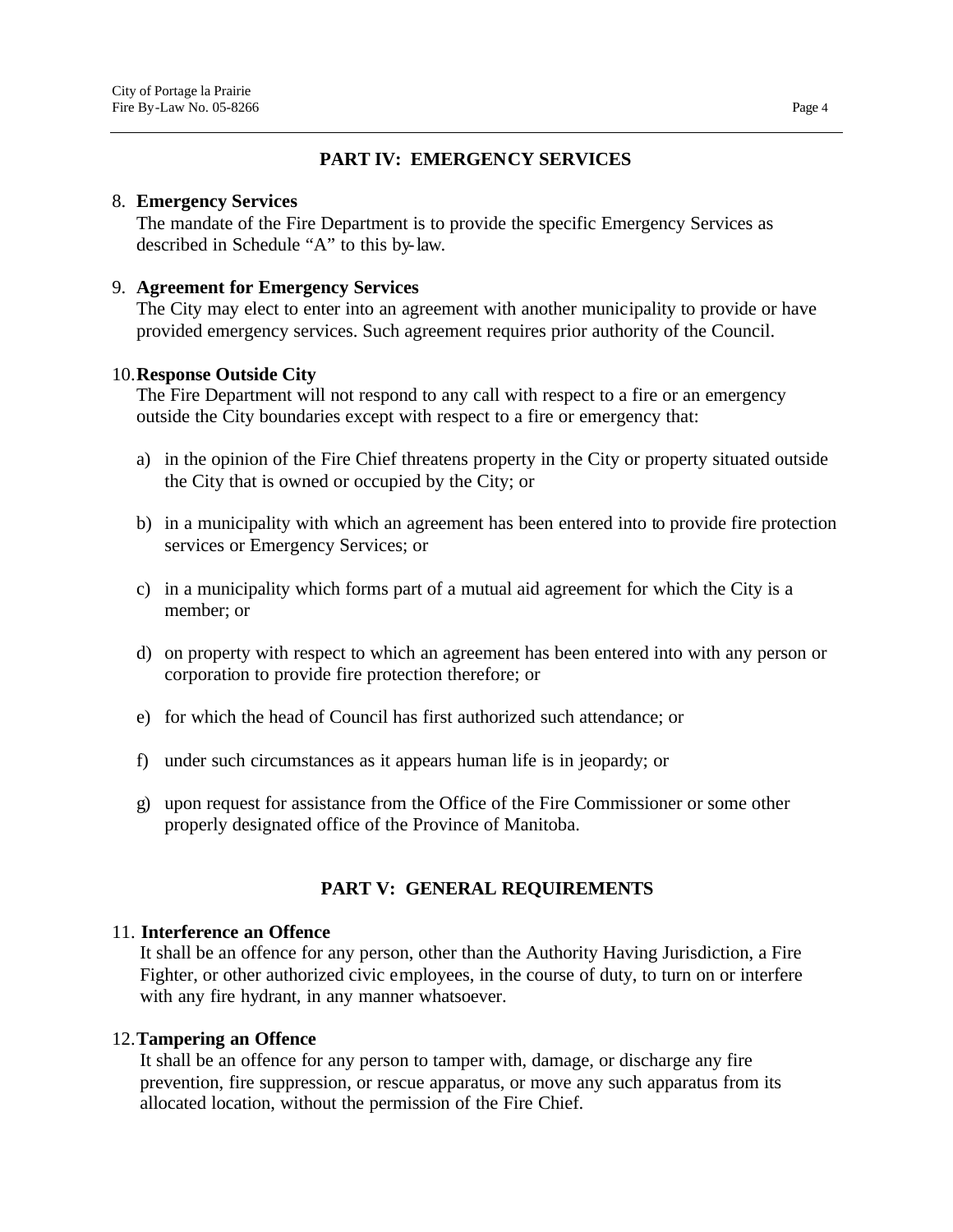### 13.**Requiring Additional Assistance**

The Fire Chief, or in his absence, the senior officer of the Fire Department present at any fire or providing any othe r Emergency Service, shall have the right and authority to require any able-bodied adult person to assist in extinguishing fires, to assist in the control or spread of fire and to assist in any other required Emergency Service and any such person, while acting under the direction of the Fire Chief, shall be deemed a volunteer of the City.

### 14.**Commandeering Equipment**

The Fire Chief, or in his absence, the senior officer of the Fire Department present at any fire or providing any other Emergency Service, shall have the right and authority to commandeer and authorize payment for the possession or use of any equipment for the immediate purpose of fighting a fire or providing any other Emergency Service.

### **PART VI: FIRE PREVENTION STANDARDS**

#### 15.**Access for Inspection**

The Authority Having Jurisdiction may, at all reasonable times, enter any premises for the purpose of making an inspection, and any person in charge of the premises shall allow the Authority Having Jurisdiction free access thereto.

#### 16.**Prevention of Fire Spread**

The Fire Chief, or in his absence, the senior officer of the Fire Department present at any fire shall have the right and authority to enter, pull down or demolish any house or building or structure, directly or indirectly affected, where deemed reasonably necessary for the purpose of extinguishing a fire or to control or prevent the spread of fires or in conjunction with dangerous goods or rescue.

#### 17.**Storage of Containers**

All boxes, crates, petroleum barrels and other containers, empty or otherwise, packing materials, or other materials used or kept in any building or on any lot, shall be:

- a) so stacked or piled as to keep them clear of windows and doors to provide for clear ingress and egress to and from any part of the premises or building;
- b) kept away from any source of ignition;
- c) removed forthwith if determined to constitute a fire hazard by the Authority Having Jurisdiction to such location as authorized by the Authority Having Jurisdiction.

#### 18. **Portable Fire Extinguishers**

Portable fire extinguishers shall be provided, located, and maintained in accordance with the requirements of the Code.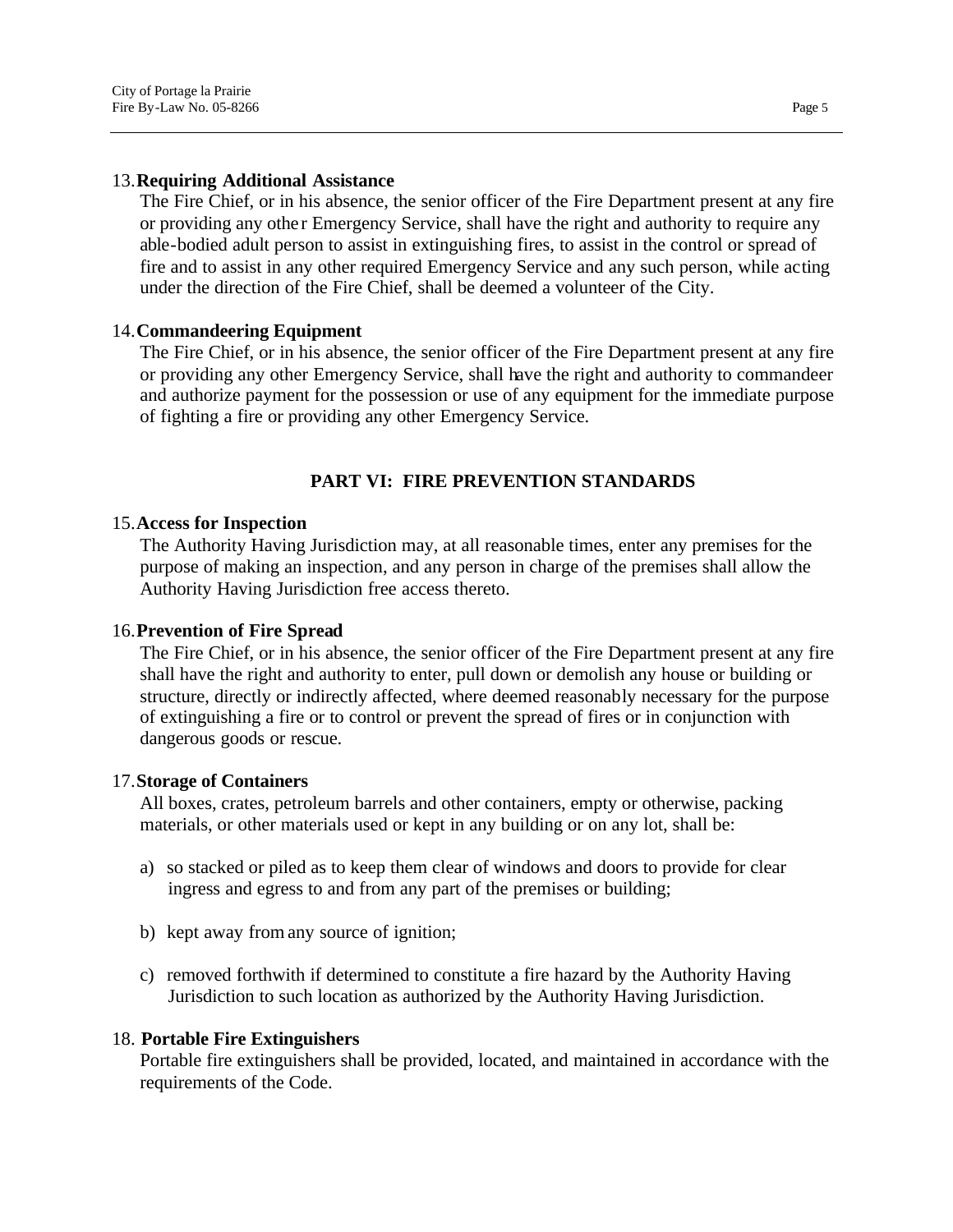### 19.**Chimney Pipes**

All chimney and pipes for fireplaces or wood stoves shall be installed in conformance with the Code and must be cleaned regularly to prevent a buildup of creosote. Where the Fire Chief deems it necessary, he may give notice to any owner requiring the cleaning of any chimney or pipe and where such order is not complied with within ten calendar days, the Fire Chief may cause the work to be done and the cost therefore shall be the responsibility of the owner.

### 20.**Property Maintenance**

All buildings and properties shall be adequately maintained in order to guard against fire or the risk of fire.

### 21.**Fire Alarm Systems**

- a) Every fire alarm system shall be maintained at all times in operating condition and tested by a qualified person in accordance with the requirements of the Code;
- b) During a fire alarm or sprinkler system shut-down for any reason, and where the owner or authorized agent of a building cannot be located and the fire alarm or sprinkler system will not reset under normal conditions by the Fire Department, then the Authority Having Jurisdiction will contact a qualified electrical contractor, or will place a security guard on duty to provide fire-watch service until all fire alarm or early warning or protection systems have been restored to normal operation conditions. The total cost of restoration of the equipment, and related cots of hiring the electrical contractor or fire-watch service, shall be the responsibility of the owner or his insurer. If the owner cannot be located to pay this bill, then all costs may be added to the real property taxes for the premises and collected in the same manner as normal taxes.

### c) **Security of Premises – Fire Situation**

Subject to subsection (d), following an actual fire situation, where the owner or authorized agent of the property affected cannot be located or is unable to arrange for securing of the property, the Authority Having Jurisdiction will contact a security guard and place him on fire-watch duty to monitor for rekindling and to protect the property from vandalism, looting, or other similar action until the owner/agent can make alternate arrangements. The total cost related to hiring the security guard for fire-watch duty shall be the responsibility of the owner. If the owner cannot be located to pay this bill, then all costs may be added t the real property taxes for the premises and collected in the same manner as normal taxes.

### d) **Security of Premises – Suspected Arson**

In the case of suspected arson, the Fire Chief, or in his absence the senior officer of the Fire Department present at the scene, may elect to hire the services of a security firm which has sufficient knowledge to secure the premises properly in order to preserve the scene until such time as the investigation can be completed. The associated costs are the responsibility of the property owner or insurer and if the bill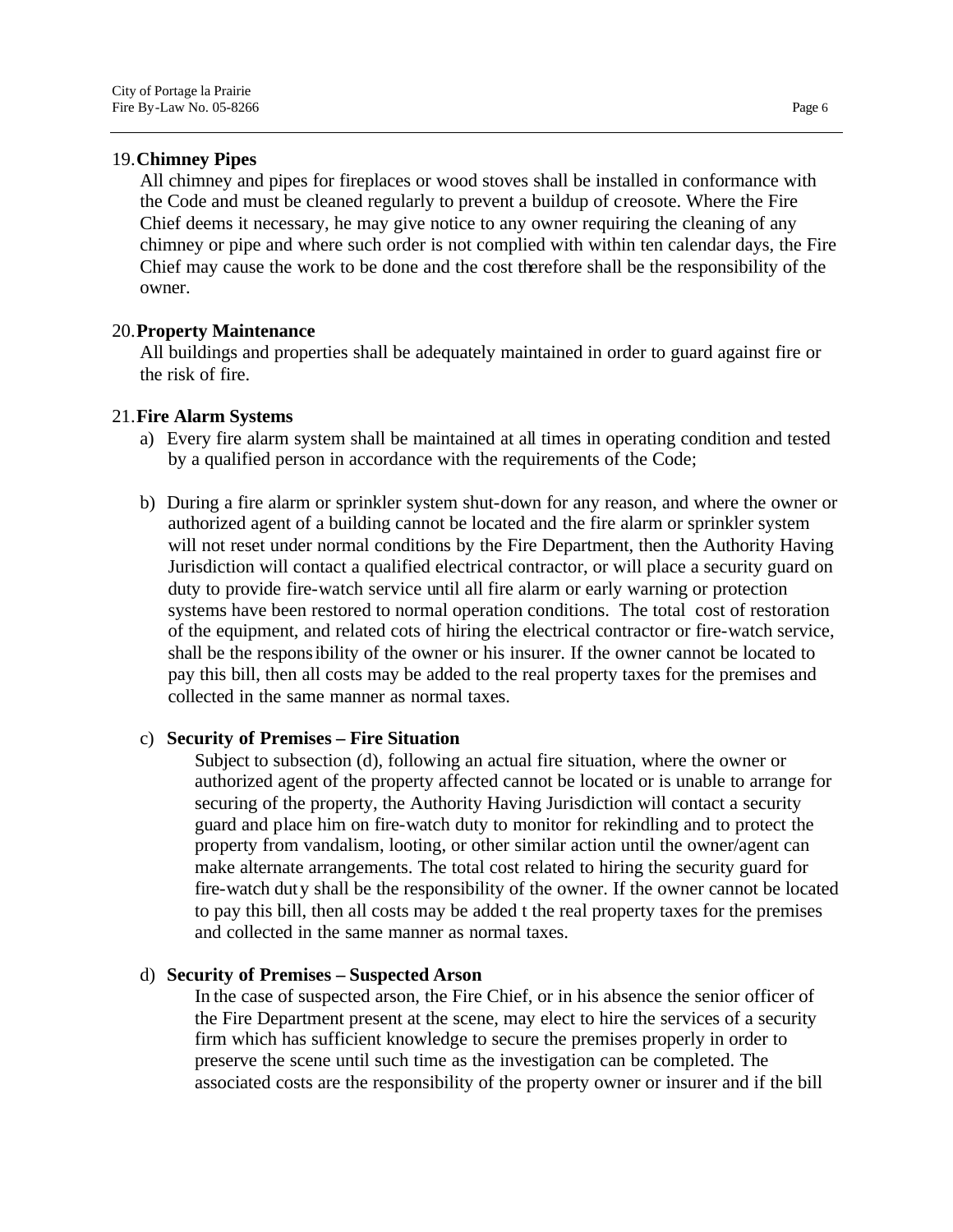22.**Flammable and/or Combustible Liquid Storage and Storage of Hazardous Materials** Prior written permission from the Fire Chief shall be required for the storage of flammable and/or combustible liquids or hazardous materials in excess of the amounts permitted in the Code.

## 23.**Wood Piles**

- a) It shall be an offence for any person to pile or allow to be piled any lumber or wood on private property within three metres of the exterior of any dwelling;
- b) Subsection (a) shall not apply to lumber in transit or in the process of erection on a construction site.

## **PART VII: PENALTY PROVISION**

[Sec. 249 M.A. and Regulation #50/97]

## 24.**Penalty**

- a) An order made under this by-law shall be in writing and signed by the Authority Having Jurisdiction. An order may be directed to the owner, occupier or lessee of the subject building or property in respect of which it is made or to any or all of them.
- b) Any order made under this by-law shall be served:
	- i) personally upon the person to whom it is directed; or
	- ii) by registered or regular mail; or
	- iii) by posting a copy of the order in a conspicuous place on the building or property if the person to whom it is directed cannot be found, is not known, or refuses to accept service of said order.

In the case of service by regular mail, the order shall be deemed to have been received on the fifth business day subsequent to the date it is mailed.

- c) Any person who contravenes or disobeys, or refuses or neglects to obey:
	- i) any provision of this by-law, or any provision of any other by-law that by this bylaw is made applicable to proceedings taken or things done under this by-law; or
	- ii) any provision of any by-law, Regulation or Order enacted or made by Council; or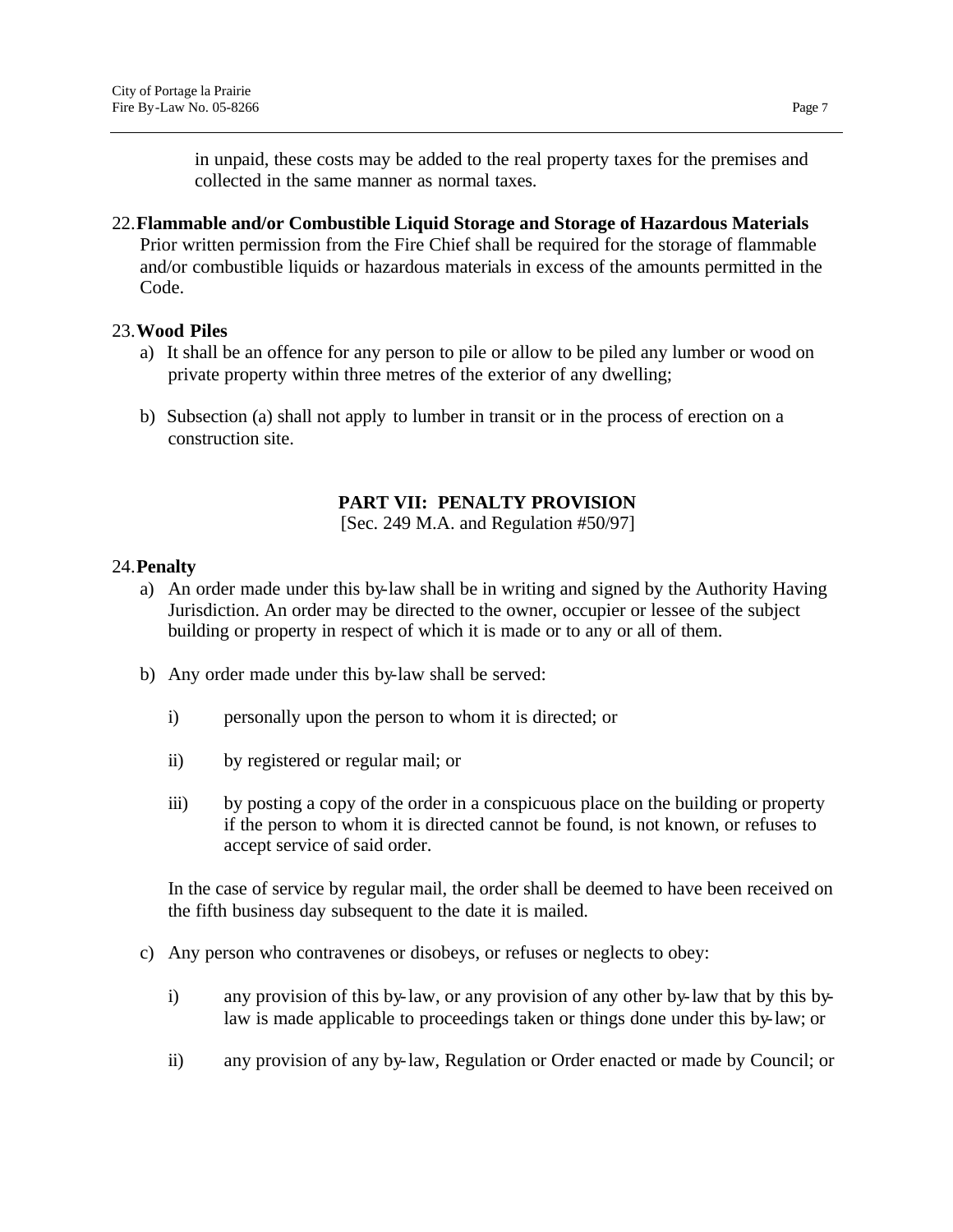- d) Any Order made by this by-law for which no other penalty is specifically provided is guilty of an offence and is liable, on summary conviction, to a fine of not less than \$100.00 or more than \$1,000.00 for each day's neglect or failure to comply therewith and in default of payment of the fine, to imprisonment for a term not exceeding thirty (30) days.
- e) Any person who hinders or obstructs the Authority Having Jurisdiction in the exercise of his duty is guilty of an offence and liable on summary conviction to a fine of not less than \$100.00 or more than \$1,000.00, and in default of payment of the fine, to imprisonment for a term not exceeding fourteen (14) days.

## **PART VIII: REPEAL AND ENACTMENT**

## 25.**Repeal**

- a) By-Law No. 7724, together with any amending by-laws, are hereby repealed.
- b) The repeal of the by-laws in the last preceding subsection mentioned shall not revive any by-law or any provision of any by-law repealed by them, nor shall the said repeal prevent the effect of any saving clause in the said by-laws or the application of any of the said bylaws or any other by-law or provision of law formerly in force to any transaction matter or thing anterior to the said repeal to which they would otherwise apply.
- c) And the repeal of the said by-laws should not affect:
	- i) any penalty, forfeiture or liability incurred before the time of such repeal, or any proceedings for enforcing the same, had, done, completed or pending at the time of such repeal;
	- ii) nor any action, suit, judgment, decree, certificate, execution, process, Order, rule or any proceeding, matter or thing whatever, respecting the same had, done, made, entered, granted, completed, pending, existing or in force at the time of such repeal;
	- iii) nor any act, deed, right, title, interest, grant, assurance, registry, rule, regulation, contract, lien, charge, matter, or thing had, done, made, acquired, established or existing at the time of such repeal;
	- iv) nor any office, appointment, commission, salary, allowance, security, duty, or any matter or thing appertaining thereto at the time of such repeal;
	- v) nor any bond, note, debenture, debt, or other obligation made, executed, or entered into by the City at the time of such repeal;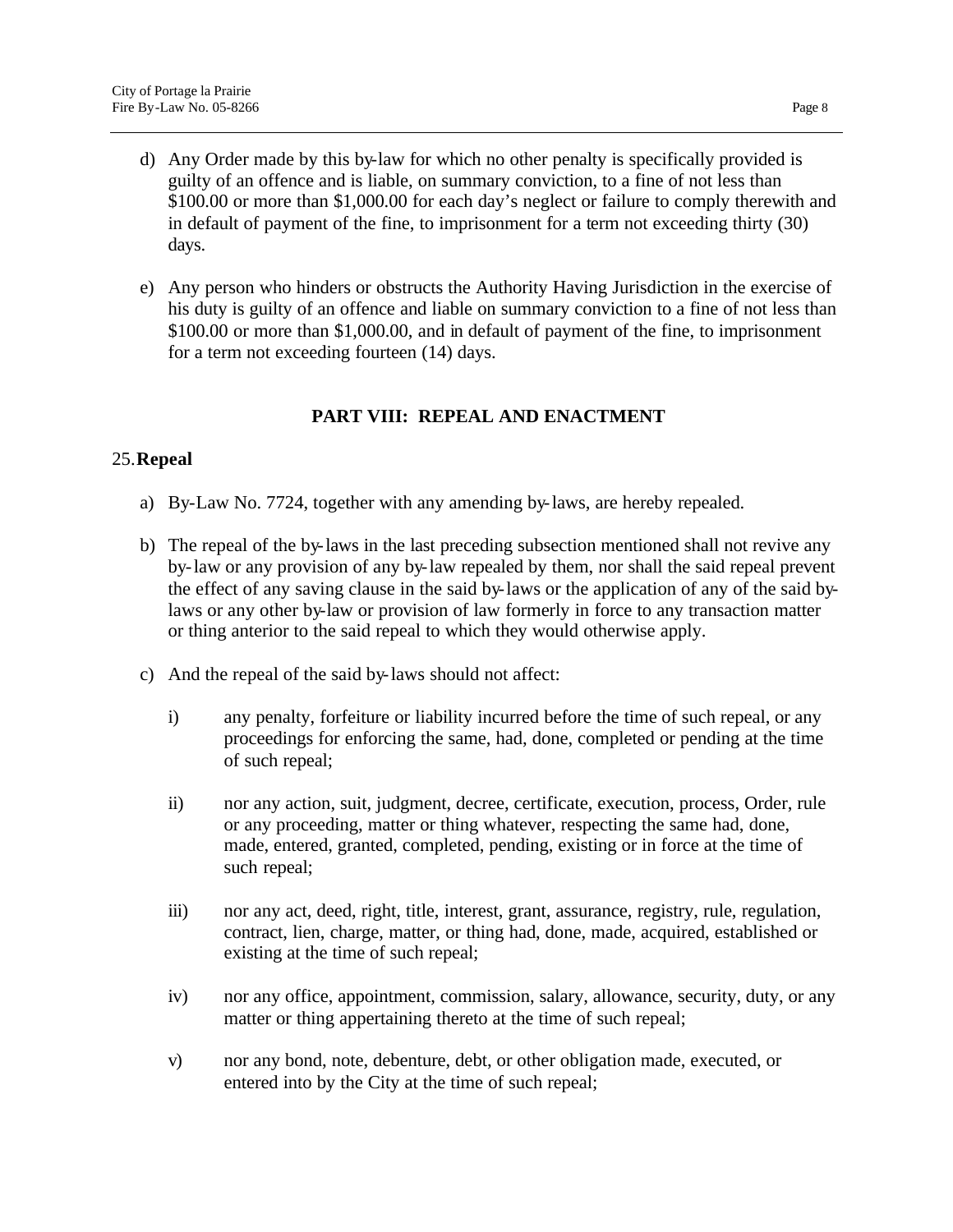vi) nor shall any such repeal defeat, disturb, invalidate, or prejudicially affect any other matter or thing whatsoever had, done, completed, existing or pending at the time of such repeal.

## 26.**Coming Into Force**

This By-Law shall come into full force and effect on the day following passage thereof.

### 27.**Validity of By-Law**

Should any provision of this by-law or the Code hereby adopted be declared to be invalid by a court of competent jurisdiction, it is the intent of Council that it would have passed all other provisions of the by-law and the Code independent of the elimination of any such portion as may be declared invalid.

DONE AND PASSED AS A BY-LAW OF THE CITY OF PORTAGE LA PRAIRIE DULY ASSEMBLED THIS  $28^{\rm th}$  DAY OF FEBRUARY, 2005.

> (Original Signed by Mayor Ian MacKenzie) Mayor

> > (Original Signed by Marg Loewen) Manager of Administration

Read a first time this 14th day of February, 2005. Read a second time this 28th day of February, 2005. Read a third and final time this 28th day of February, 2005.